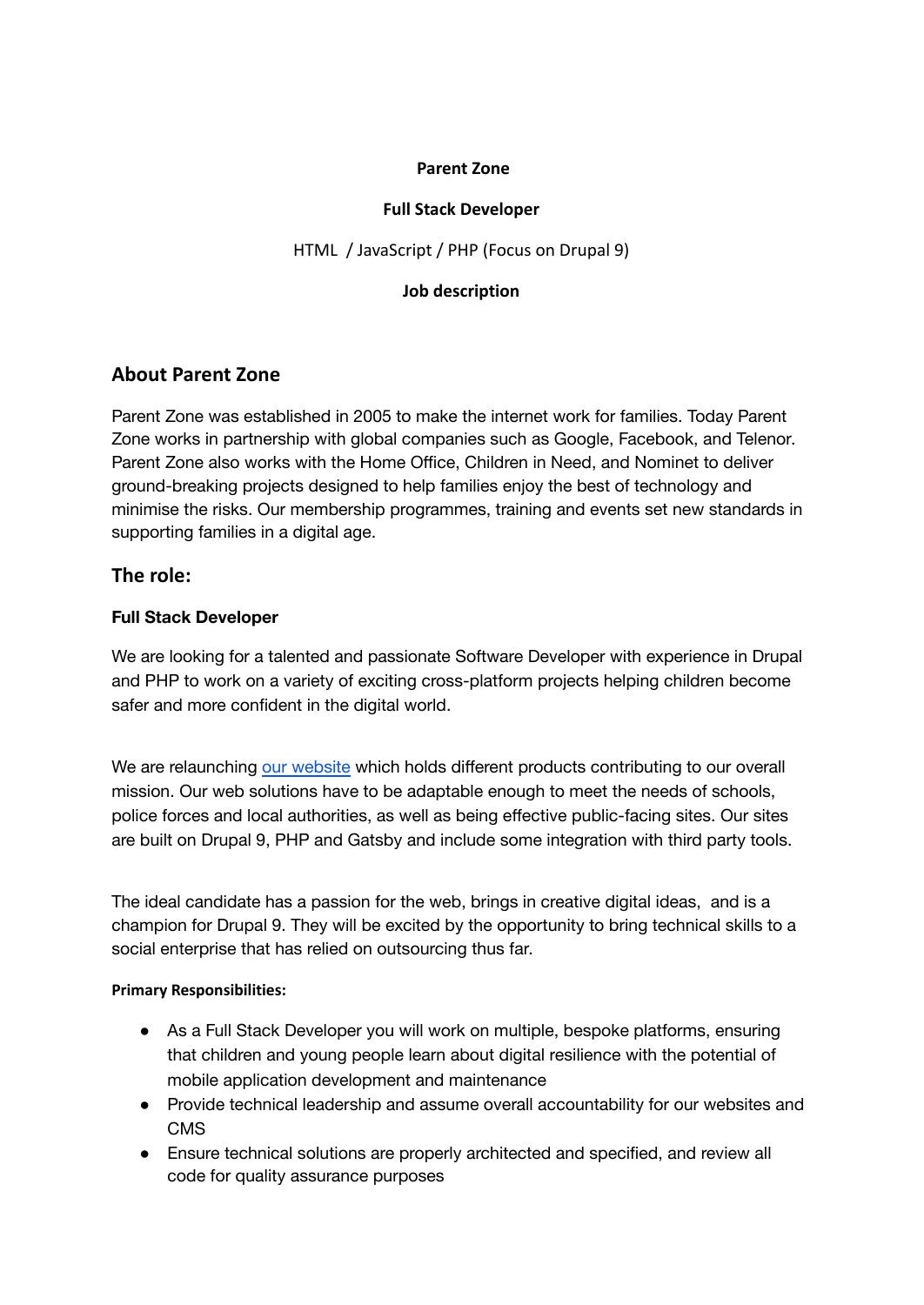- You will work as part of a highly skilled team to develop and maintain applications, additional features, and any development tools required
- Work closely with the creative, partnerships, and communication teams to ensure that all aspects of the digital products (websites, games, etc.) are delivered in high quality and on time
- You will be part of the whole development life-cycle beginning with conception to delivery, testing and maintenance of the product
- Take responsibility for the delivery and technical quality assurance of the build and maintenance of our sites

## **Key requirements:**

- Experience in using Drupal ideally in using Drupal 9
- Ability to create Drupal modules, implement hooks and pre-process functions
- Full understanding of Drupal's API
- Full understanding of Drupal security
- Sound knowledge of Drupal theming and HTML / CSS / SASS
- Experience of PHP and MySQL
- Coding ability using HTML5/CSS3
- Experience of jQuery and JavaScript
- Experienced in OOP practices and design patterns
- Solid experience and knowledge of the latest libraries and frameworks
- Experience in how and when to use third party plugins ideally Capsule CRM, MailChimp, Zapier, GitHub, etc.
- Experience in using Gatsby or Netlify
- Effective way of writing clear, understandable, scalable and maintainable code
- Bringing your development experience from the initial discovery phase to design and delivery of new game features and improve existing ones
- Knowledge and enjoying general IT support and improve our IT infrastructure ideally experience with AWS, Docker, IONOS
- Ability to scope solutions, provide accurate project estimates
- Ability to produce defining documentation, best practice and coding standards
- Ability to put in place appropriate Agile processes and structure for sprints
- Deliver foundational work as well as incremental improvements to new and already existing platforms
- Enjoying the challenge of finding workable solutions in an agile environment and debugging production issues in live environments

# **Other requirements:**

- A portfolio, including work involving commerce and rich media
- Ensure we are proactive in our pursuit of new solutions and we pursue innovation for our services
- Experience in developing online games for children and young people